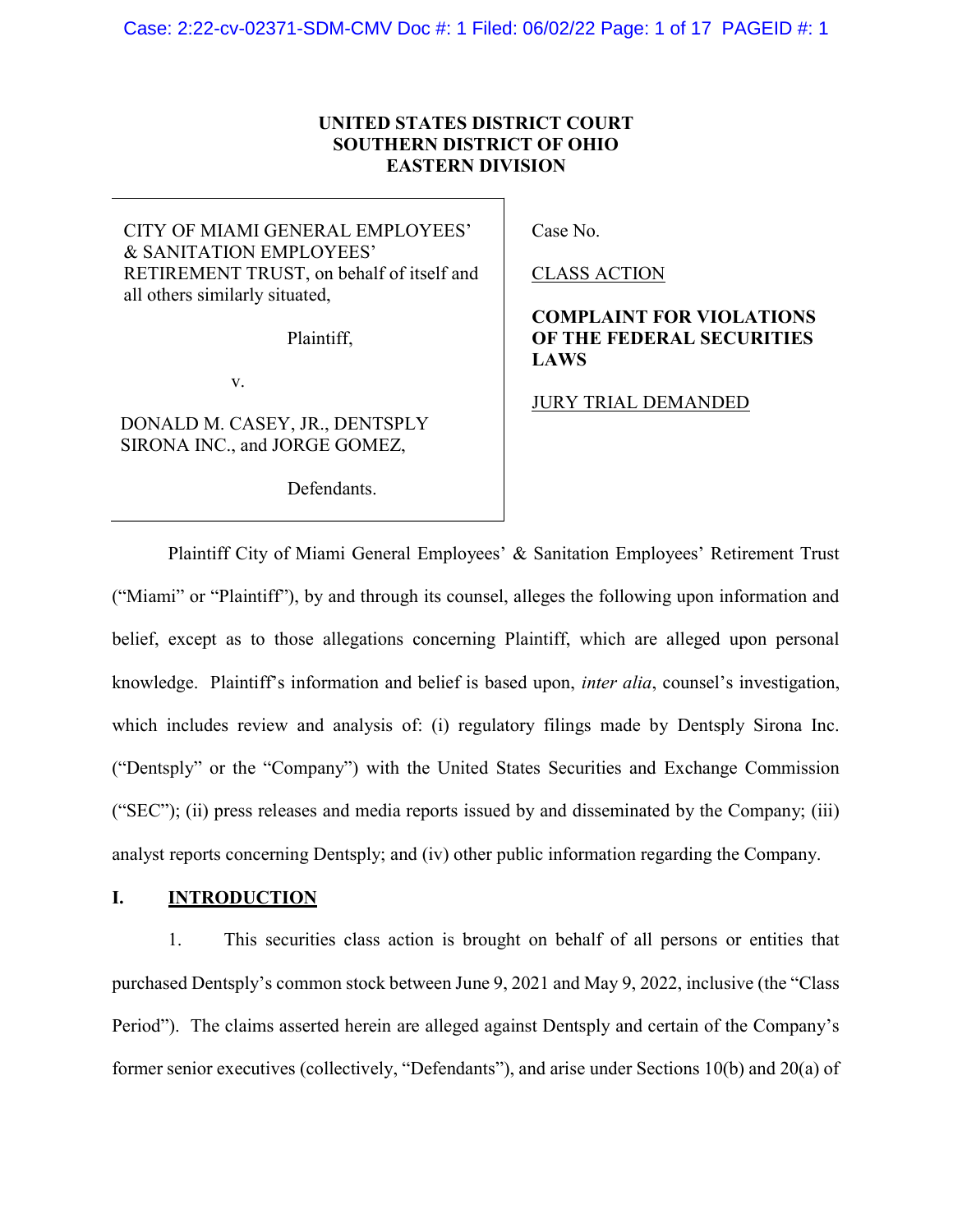#### Case: 2:22-cv-02371-SDM-CMV Doc #: 1 Filed: 06/02/22 Page: 2 of 17 PAGEID #: 2

the Securities Exchange Act of 1934 (the "Exchange Act") and Rule 10b-5, promulgated thereunder.

2. Dentsply produces a wide array of dental supplies, ranging from anesthetics, plaque and gum disease prevention, tooth polishers, and artificial teeth. The Company sells approximately two-thirds of its dental consumable and technology and equipment products through third-party distributors.

3. As (former) executives of Dentsply, Defendants Donald M. Casey, Jr. ("Casey") and Jorge Gomez ("Gomez") were eligible for significant cash- and stock-based incentive compensation. Indeed, up to 89% of their annual compensation was awarded based on the Company's ability to meet certain milestones linked to Dentsply's financial performance.

4. Given the challenges posed by the ongoing COVID-19 pandemic, Dentsply bifurcated its Annual Incentive plans for executives into two six-month periods. The 2021 First Half Annual Incentive Plan and the 2021 Second Half Annual Incentive Plan each provided for potential incentive payments based on achievement of performance criteria during the first two and the last two quarters of 2021, respectively. The funding levels for each plan were wholly dependent on the Company's financial performance for the applicable half of 2021.

5. For the first half of the year, Dentsply met the applicable financial performance targets, entitling top executives, including Casey and Gomez, to the maximum compensation under the 2021 First Half Annual Incentive Plan. As a result of what the Company acknowledged was a "faster recovery" to start the year, Defendant Gomez told investors that "second half ramp is going to be a little bit less than what we thought initially when we modeled 2021."

6. In order to ensure that they received at least some of their awards under the 2021 Second Half Annual Incentive Plan, Defendants appear to have orchestrated a scheme to inflate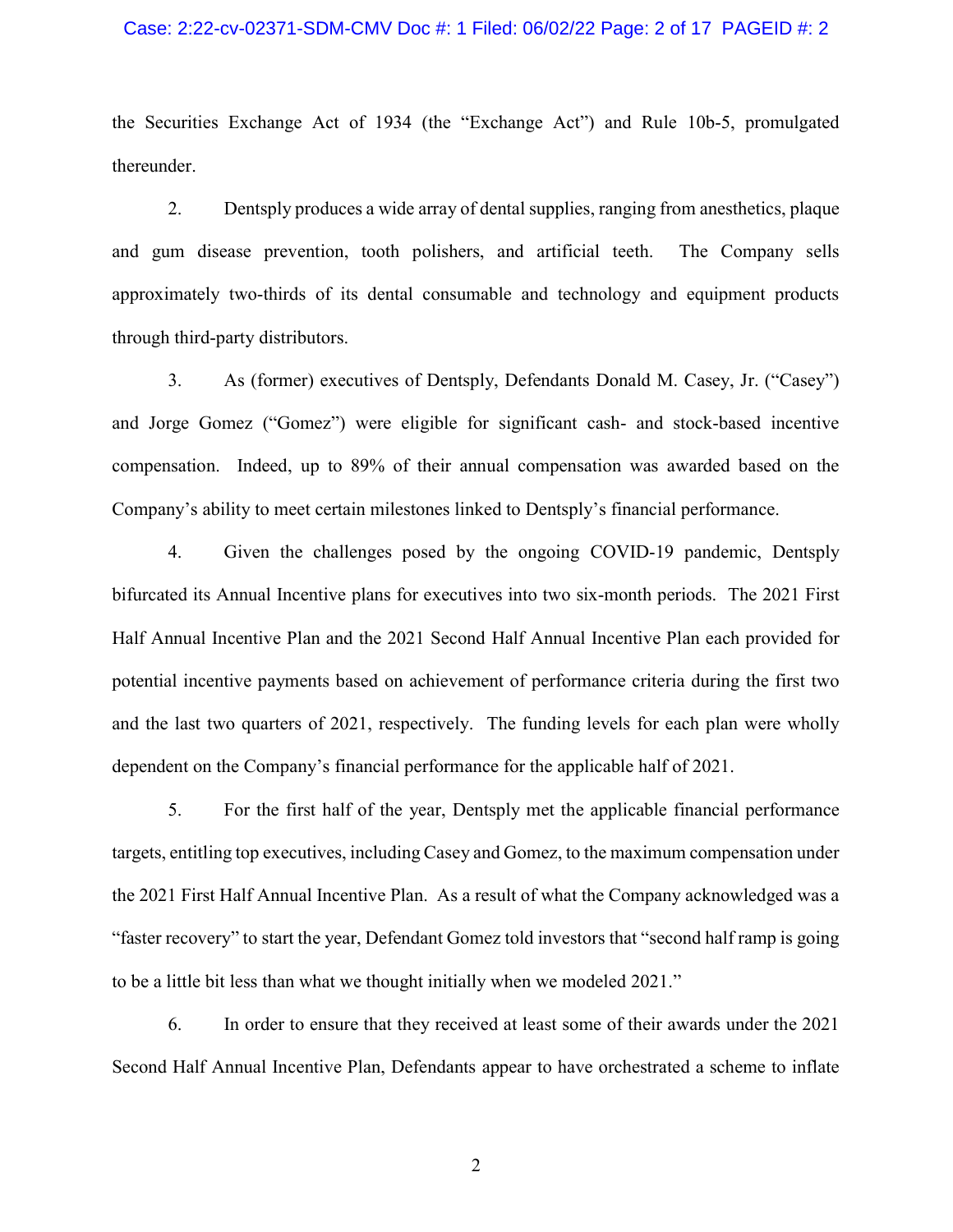#### Case: 2:22-cv-02371-SDM-CMV Doc #: 1 Filed: 06/02/22 Page: 3 of 17 PAGEID #: 3

the Company's revenue and earnings by manipulating the way in which Dentsply recognized revenue tied to certain distributor rebate and incentive programs.

7. As a result of this scheme, many of the statements Defendants made to investors were materially false or misleading. Indeed, during the Class Period, Dentsply touted its "go-tomarket strategy" and "more sophisticated and strategic incentive plans" as drivers of the Company's success. Dentsply also assured investors that it complied with Generally Accepted Accounting Principles ("GAAP") and maintained adequate internal controls over financial reporting, yet the Company announced revenues and earnings that were inflated by the improper recognition of revenue. As a result of these misrepresentations, Dentsply stock traded at artificially inflated prices throughout the Class Period.

8. On April 11, 2022, Dentsply announced that Defendant Gomez had "resigned" as Chief Financial Officer, but assured investors that his departure was "not the result of any dispute or disagreement with the Company, the Company's management or the Board of Directors of the Company on any matter relating to the Company's operations, policies or practices."

9. The truth began to emerge on April 19, 2022, when Dentsply suddenly announced that its Board of Directors had terminated Defendant Casey, the Company's Chief Executive Officer, effective immediately and with no succession plan in place. As a result of this disclosure, Dentsply shares declined by \$6.52 per share, or 13%, from \$48.72 per share to \$42.20 per share.

10. Then, on May 10, 2022, Dentsply announced that, following reports from several internal whistleblowers, the Audit and Finance Committee of its Board of Directors (the "Audit Committee") had commenced an investigation regarding certain financial reporting matters. Specifically, Dentsply disclosed that the Audit Committee was investigating "the Company's use of incentives to sell products to distributors in the third and fourth quarters of 2021" and "whether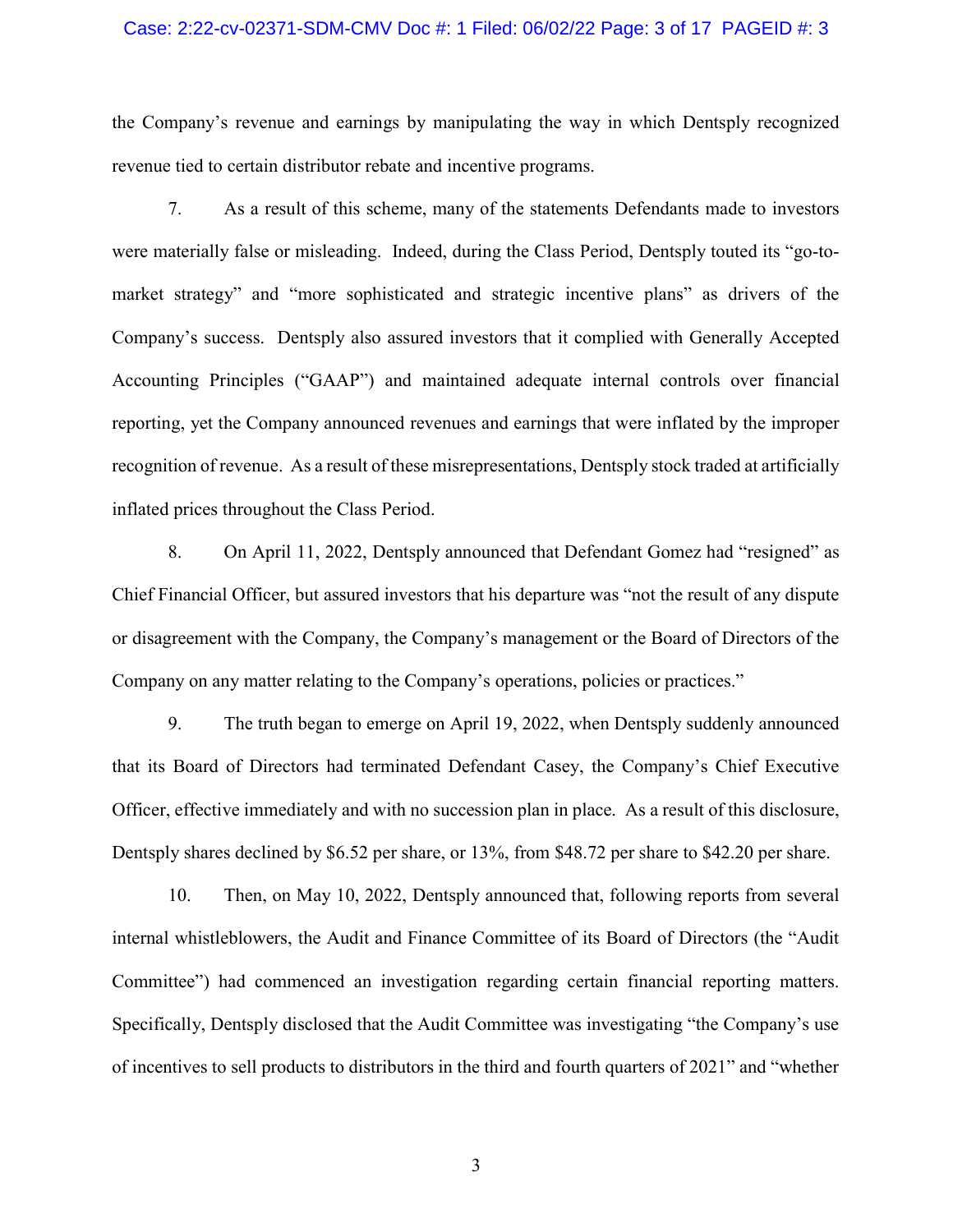#### Case: 2:22-cv-02371-SDM-CMV Doc #: 1 Filed: 06/02/22 Page: 4 of 17 PAGEID #: 4

those incentives were appropriately accounted for" in the Company's periodic reports with the SEC. The Company also disclosed that the Audit Committee is investigating allegations that "certain former and current members of senior management directed the Company's use of these incentives and other actions to achieve executive compensation targets in 2021." As a result of these disclosures, Dentsply shares declined by \$2.87 per share, or 7%, from \$39.25 per share to \$36.38 per share.

#### II. JURISDICTION AND VENUE

11. The claims asserted herein arise under Sections 10(b) and 20(a) of the Exchange Act (15 U.S.C. §§ 78j(b) and 78t(a)), and Rule 10b-5 promulgated thereunder (17 C.F.R. § 240.10b-5). This Court has jurisdiction over the subject matter of this action pursuant to 28 U.S.C. §§ 1331 and 1337 and Section 27 of the Exchange Act (15 U.S.C. § 78aa).

12. Venue is proper in this District pursuant to Section 27 of the Exchange Act (15 U.S.C. § 78aa) and 28 U.S.C. § 1391(b). Many of the acts and conduct that constitute the violations of law complained of herein occurred in this District. Defendant Casey resides in this District and the Company maintains offices and operations in the State of Ohio. In connection with the acts alleged in this complaint, Defendants, directly or indirectly, used the means and instrumentalities of interstate commerce, including, but not limited to, the mails, interstate telephone communications, and the facilities of the national securities markets.

#### III. PARTIES

#### A. Plaintiff

13. Plaintiff Miami is a government entity that was founded in 1985 to provide benefits—including retirement, death, and disability benefits—to eligible employees of the government of the City of Miami, Florida. As indicated on the certification submitted herewith,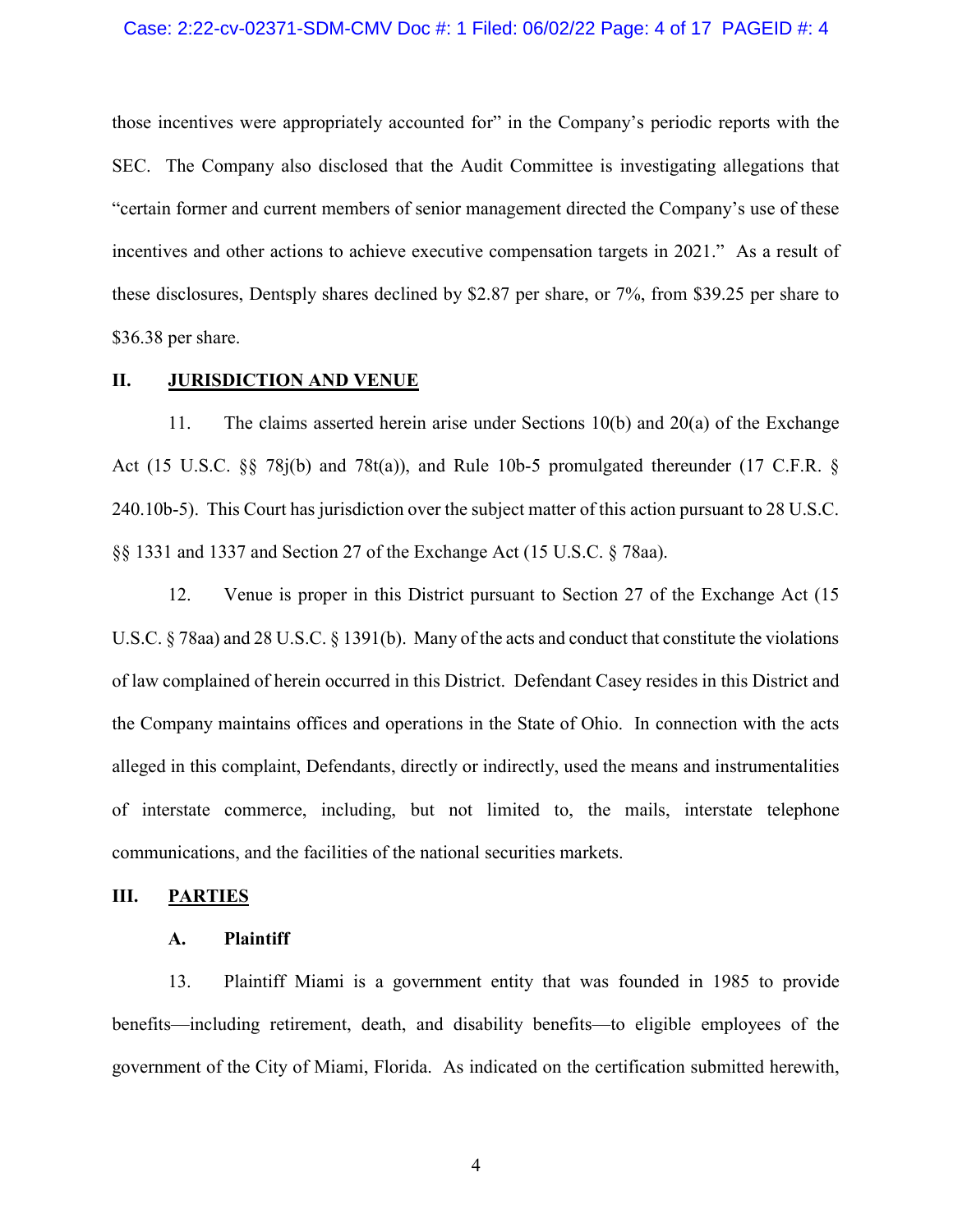#### Case: 2:22-cv-02371-SDM-CMV Doc #: 1 Filed: 06/02/22 Page: 5 of 17 PAGEID #: 5

Miami purchased Dentsply common stock at artificially inflated prices during the Class Period and suffered damages as a result of the violations of the federal securities laws alleged herein.

### B. Defendants

14. Defendant Dentsply is incorporated in Delaware and maintains its corporate headquarters at 13320 Ballantyne Corporate Place, Charlotte, North Carolina. The Company's common stock trades on NASDAQ under the ticker symbol "XRAY." As of February 21, 2022, Dentsply had over 217 million shares of common stock outstanding, owned by hundreds or thousands of investors.

15. Defendant Donald M. Casey, Jr. served as Dentsply's Chief Executive Officer and Director from February 2018 until April 19, 2022. Defendant Casey currently resides in Dublin, Ohio, which is located in this District.

16. Defendant Jorge Gomez served as Dentsply's Chief Financial Officer and Executive Vice President from August 2019 until April 11, 2022.

17. Defendants Casey and Gomez are collectively referred to hereinafter as the "Individual Defendants." The Individual Defendants, because of their position with Dentsply, possessed the power and authority to control the contents of the Company's reports to the SEC, press releases, and presentations to securities analysts, money and portfolio managers, and institutional investors. Each of the Individual Defendants was provided with copies of the Company's reports and press releases alleged herein to be misleading prior to, or shortly after, their issuance and had the ability and opportunity to prevent their issuance or cause them to be corrected. Because of their positions and access to material non-public information available to them, each of the Individual Defendants knew that the adverse facts specified herein had not been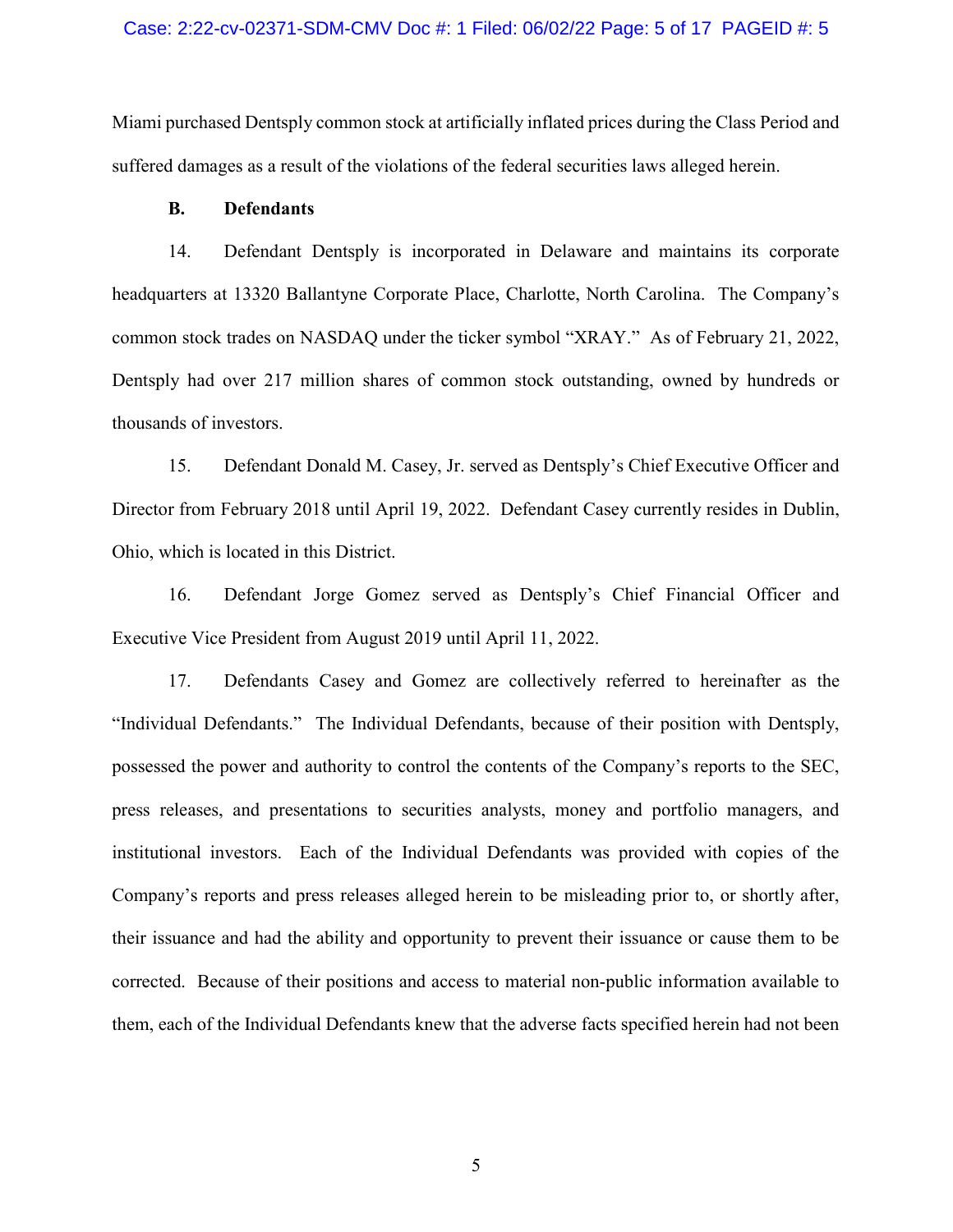#### Case: 2:22-cv-02371-SDM-CMV Doc #: 1 Filed: 06/02/22 Page: 6 of 17 PAGEID #: 6

disclosed to, and were being concealed from, the public, and that the positive representations which were being made were materially false and/or misleading.

## IV. BACKGROUND

18. Dentsply is a dental supply company that produces a wide range of products including artificial teeth, anesthetics, and plaque and gum disease prevention products. The majority of Dentsply's products are sold through third-party distributors.

19. A large portion of the annual compensation for senior executives at Dentsply, including Defendants Casey and Gomez, was linked to the Company's ability to meet certain milestones with respect to Dentsply's financial performance.

20. In 2021, Dentsply bifurcated its Annual Incentive plans into two six-month periods. As a result, senior executives had two opportunities to receive incentive payments in 2021, based solely on the Company's financial performance for the applicable part of the year.

21. Dentsply met the applicable financial performance targets for the first half of 2021. As a result, top executives, including the Individual Defendants, were entitled to maximum compensation under the 2021 First Half Annual Incentive Plan. However, the Company expected that the second half of the year would be "less than what we thought initially when we modeled 2021."

22. In light of this expected slowdown, it appears that Defendants orchestrated a scheme to use distributor rebates and incentives in order to inflate the Company's financial performance, thereby ensuring that the senior executives would receive at least a portion of the compensation under the 2021 Second Half Annual Incentive Plan.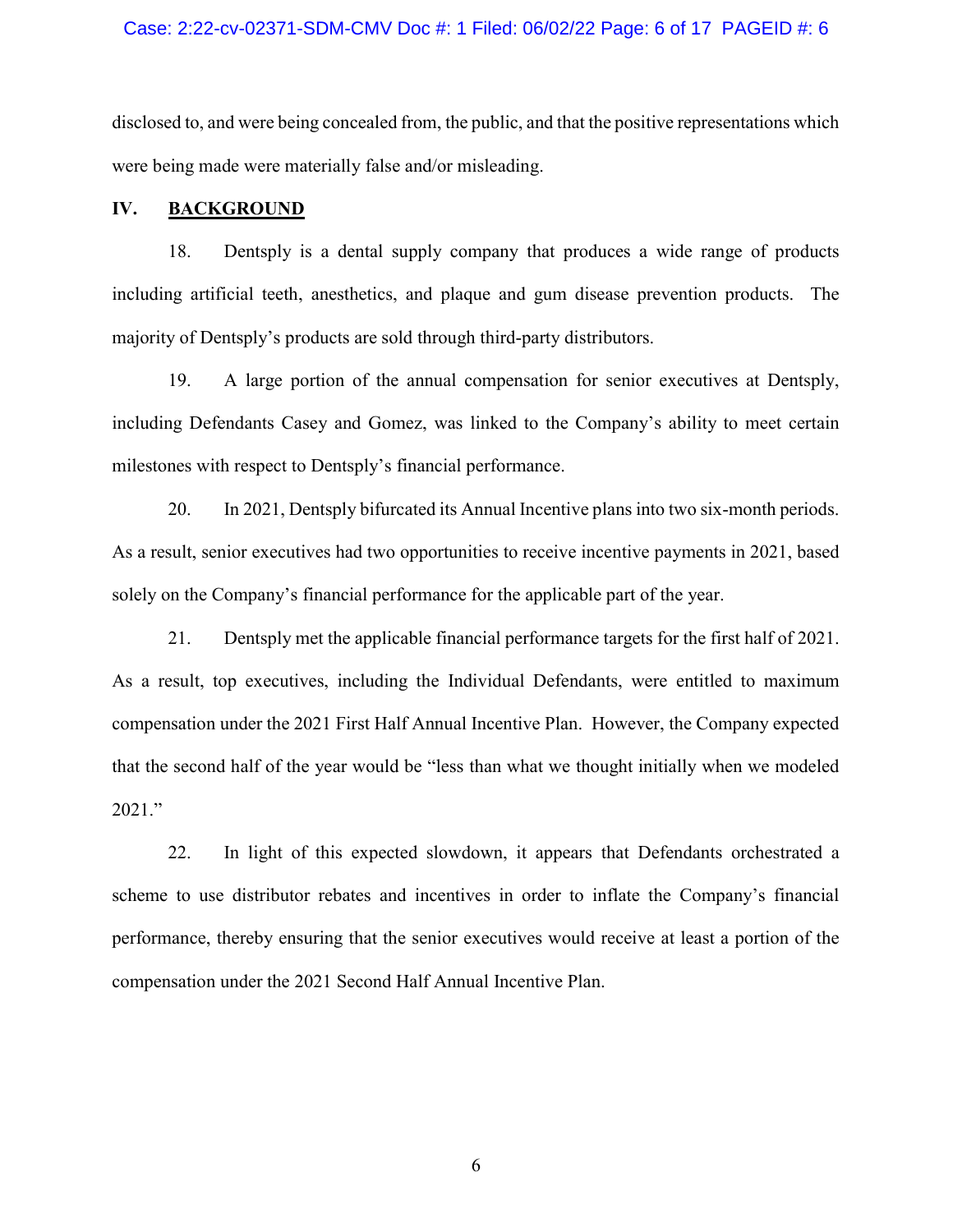### V. DEFENDANTS' MATERIALLY FALSE AND MISLEADING STATEMENTS CAUSE SUBSTANTIAL LOSSES TO INVESTORS

23. The Class Period begins on June 9, 2021, the day that Defendant Gomez presented on behalf of Dentsply at the Goldman Sachs Global Healthcare Conference. During that conference, Defendant Gomez attributed the Company's success, in part, to its improved "go-tomarket strategy" which included "more sophisticated and strategic incentive plans." Defendant Gomez further touted that Dentsply was "bringing together all of [its] capabilities into one cohesive offering with the right commercial approach from an incentives perspective." Significantly, Defendant Gomez expressly attributed these improvements to Defendant Casey.

24. On August 5, 2021, Dentsply filed with the SEC its Form 10-Q for the second quarter of 2021. The Form 10-Q was signed by Defendants Casey and Gomez and contained certifications from Defendants Casey and Gomez attesting to the accuracy of the Company's financial statements and the effectiveness of Dentsply's financial and disclosure controls. In addition, the Form 10-Q stated that the "Company's management, with the participation of the Company's Chief Executive Officer and Chief Financial Officer, evaluated the effectiveness of the Company's disclosure controls and procedures" and determined that those controls and procedures "were effective."

25. On November 4, 2021, Dentsply issued a press release announcing its financial results for the third quarter of 2021. In the press release, which was also filed with the SEC on Form 8-K, the Company reported net revenue of \$1.069 billion and adjusted earnings per share of \$0.47. In the press release, Defendant Casey is quoted as attributing the Company's financial results to the "continued recovery in the dental market and robust demand from our recent product launches," as well as Dentsply's "commendable job navigating supply chain bottlenecks to deliver products to our customers."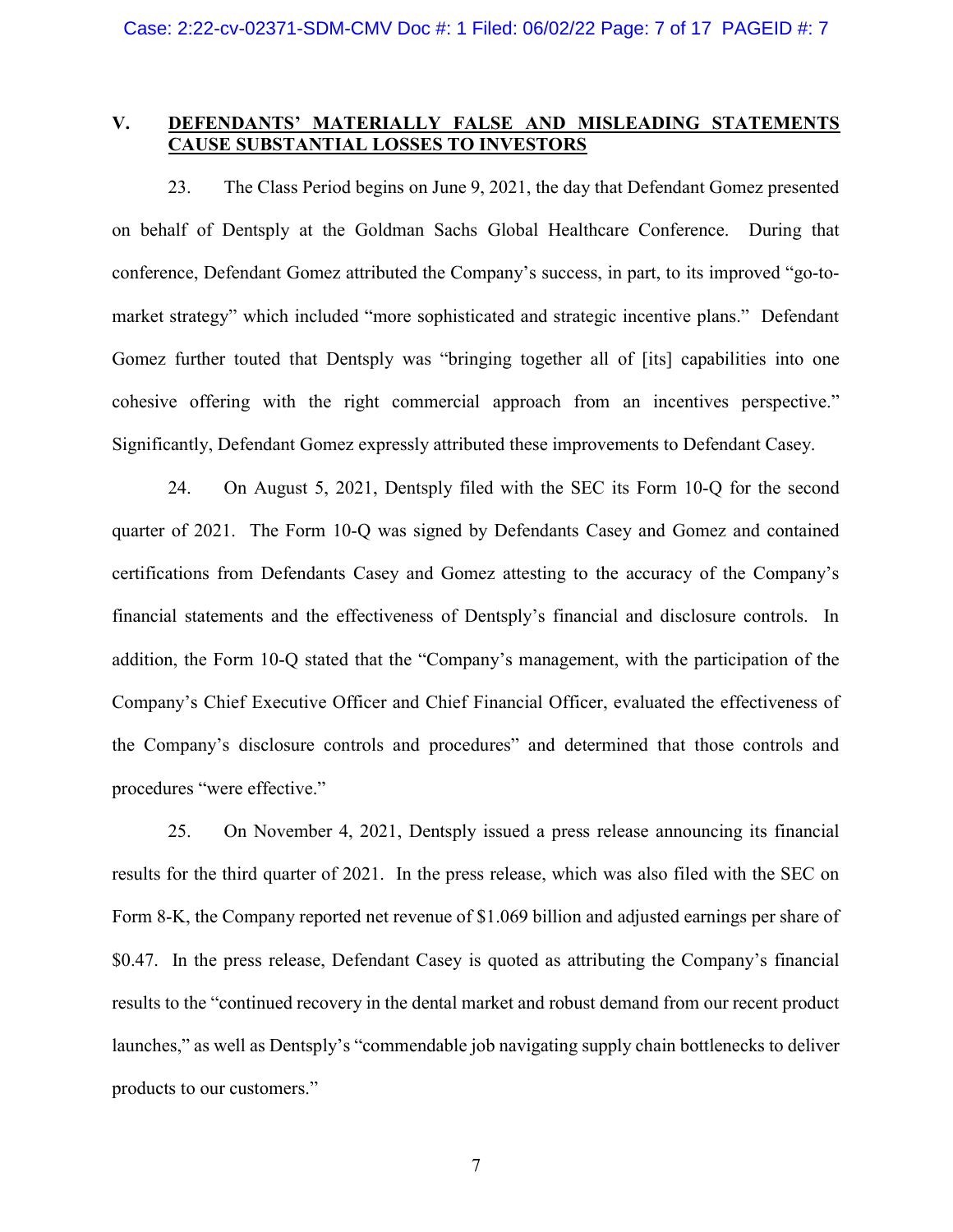#### Case: 2:22-cv-02371-SDM-CMV Doc #: 1 Filed: 06/02/22 Page: 8 of 17 PAGEID #: 8

26. That same day, Dentsply filed with the SEC its Form 10-Q for the third quarter of 2021, reiterating the financial results announced in its press release. The Form 10-Q was signed by Defendants Casey and Gomez and contained certifications from Defendants Casey and Gomez attesting to the accuracy of the Company's financial statements and the effectiveness of Dentsply's financial and disclosure controls. The Form 10-Q further stated that the Company's financial statements were "prepared in accordance with [GAAP] and the rules of the [SEC]." The Form 10- Q also stated that the "Company's management, with the participation of the Company's Chief Executive Officer and Chief Financial Officer, evaluated the effectiveness of the Company's disclosure controls and procedures" and determined that those controls and procedures "were effective."

27. On February 28, 2022, Dentsply issued a press release announcing its financial results for the fourth quarter and full year of 2021. In the press release, which was also filed with the SEC on Form 8-K, the Company reported full year 2021 net revenue of \$4.25 billion and adjusted EBITDA of \$992 million. For the fourth quarter of 2021, the Company reported net revenue of \$1.088 billion and adjusted earnings per diluted share of \$0.76 per share. In the press release, Defendant Casey is quoted as attributing the Company's financial results to "the resilience of the dental market, the strength of our global portfolio, and our team's ability to execute well in an environment still impacted by the pandemic."

28. On March 1, 2022, Dentsply filed with the SEC its annual report on Form 10-K for the year ended December 31, 2021, which, in part, affirmed the previously reported financial results. The Form 10-K was signed by Defendants Casey and Gomez and contained certifications from Defendants Casey and Gomez attesting to the accuracy of the Company's financial statements and the effectiveness of Dentsply's financial and disclosure controls. The Form 10-K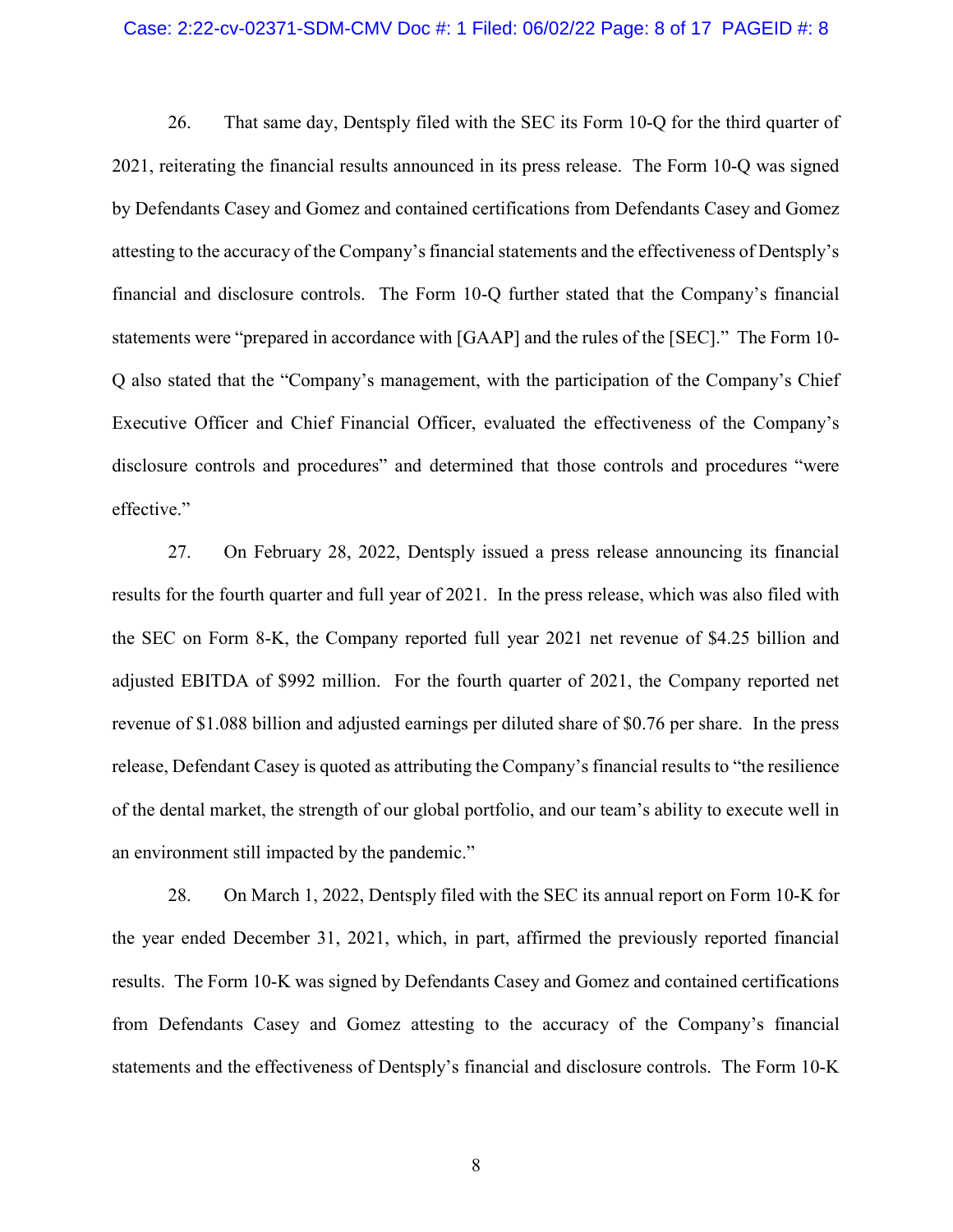also stated that the Company's financial statements had been "prepared in accordance with [GAAP] and the rules of the [SEC]" and that revenues are "recognized when performance obligations under the terms of a contract with the customer are satisfied."

29. With respect to accounting for dealer rebates, the Form 10-K stated:

The Company exercises judgment in estimating variable consideration, which primarily includes volume discounts, sales rebates, and product returns. The Company adjusts the estimate of revenue at the earlier of when the most likely amount of consideration can be estimated, the amount expected to be received changes, or when the consideration becomes fixed. The Company estimates volume discounts by evaluating specific inputs and assumptions, including the individual customer's historical and estimated future product purchases. Discounts are deducted from revenue at the time of sale or when the discount is offered, whichever is later. In estimating sales rebates, the Company evaluates inputs such as customer-specific trends, terms of the customers' contracted rebate program, historical experience, and the forecasted performance of a customer and their expected level of achievement within the rebate programs. The accruals for these rebate programs are updated as actual results and updated forecasts impact the estimated achievement for customers within the rebate programs. When the Company gives customers the right to return eligible products and receive credit, returns are estimated based on an analysis of historical experience. However, returns of products, excluding warranty-related returns, are not material.

30. In addition, the Form 10-K stated that the "Company's management, with the participation of the Company's Chief Executive Officer and Chief Financial Officer, evaluated the effectiveness of the Company's disclosure controls and procedures" and determined that those controls and procedures "were effective."

31. The statements set forth above in ¶¶ 23-30 were materially false and misleading. In truth, Defendants had improperly recognized revenue tied to certain dealer incentive or rebate programs to allow Defendants Casey and Gomez to meet certain incentive-based compensation targets. As a result, Dentsply's financial statements were not prepared in accordance with GAAP and SEC rules, and the Company's internal controls over financial reporting were deficient throughout the Class Period.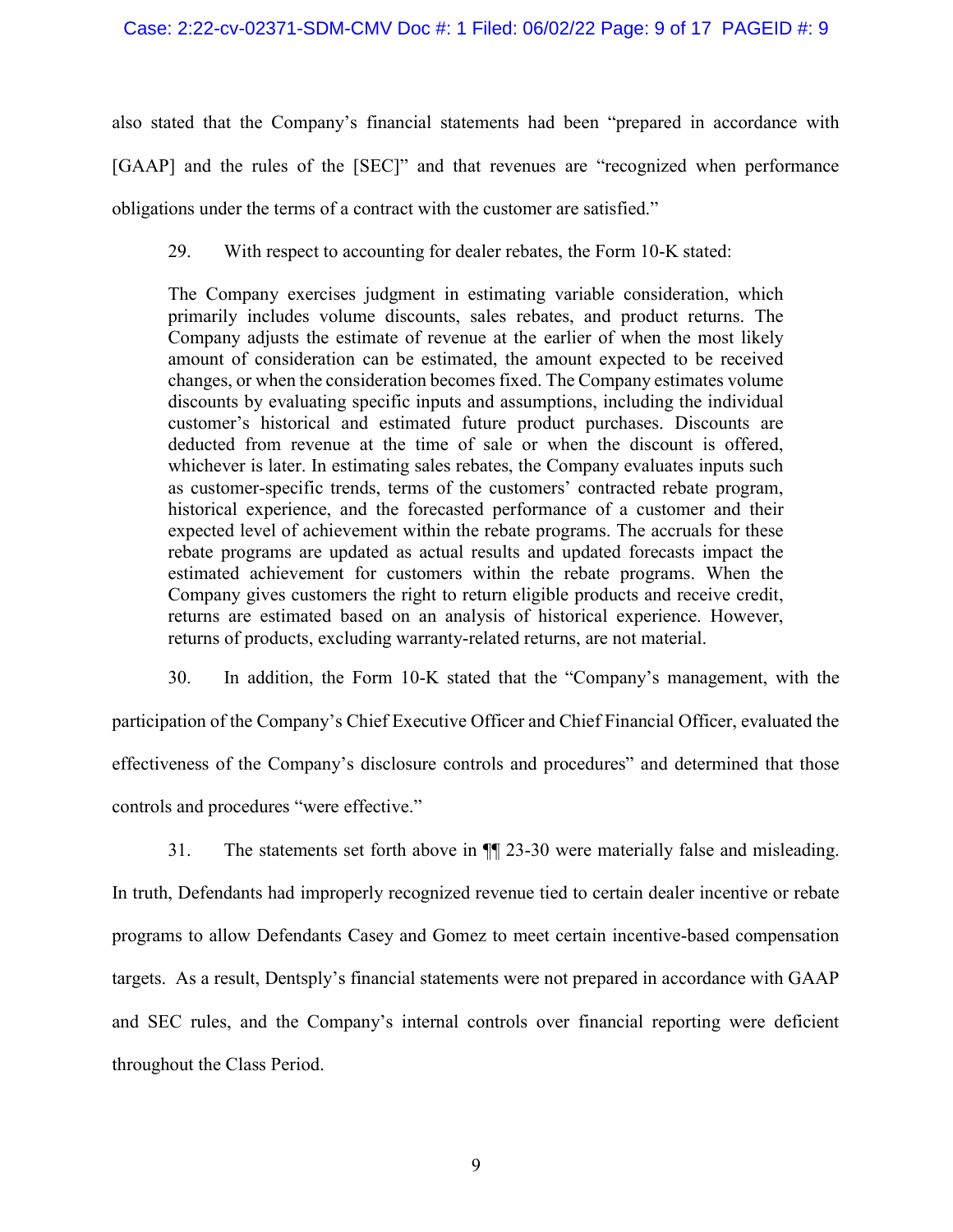#### VI. THE TRUTH EMERGES

32. The truth began to emerge on April 19, 2022, after the market closed, when Dentsply announced the sudden termination of Defendant Casey as CEO and as a member of the Board of Directors. This disclosure caused Dentsply's stock price to decline by \$6.52 per share, or 13%, from \$48.72 per share to \$42.20 per share.

33. Then, on May 10, 2022, Dentsply filed with the SEC a Form 12b-25 Notification of Late Filing in which it announced that the Audit Committee of its Board of Directors had commenced an internal investigation regarding certain financial reporting matters. Specifically, Dentsply disclosed that the Audit Committee was investigating "the Company's use of incentives to sell products to distributors in the third and fourth quarter of 2021" and "whether those incentives were appropriately accounted for" in the Company's SEC filings. In addition, the Audit Committee disclosed that it was investigating allegations that "certain former and current members of senior management directed the Company's use of these incentives and other actions to achieve executive compensation targets in 2021." As a result, Dentsply was unable to file its quarterly report with the SEC on Form 10-Q for the first quarter ended March 31, 2022. These disclosures caused Dentsply's stock price to decline by \$2.87 per share, or 7%, from \$39.25 per share to \$36.38 per share.

#### VII. LOSS CAUSATION

34. During the Class Period, as detailed herein, Defendants made materially false and misleading statements and omissions, and engaged in a scheme to deceive the market. This artificially inflated the price of Dentsply common stock and operated as a fraud or deceit on the Class. Later, when Defendants' prior misrepresentations and fraudulent conduct were disclosed to the market, the price of Dentsply common stock fell precipitously, as the prior artificial inflation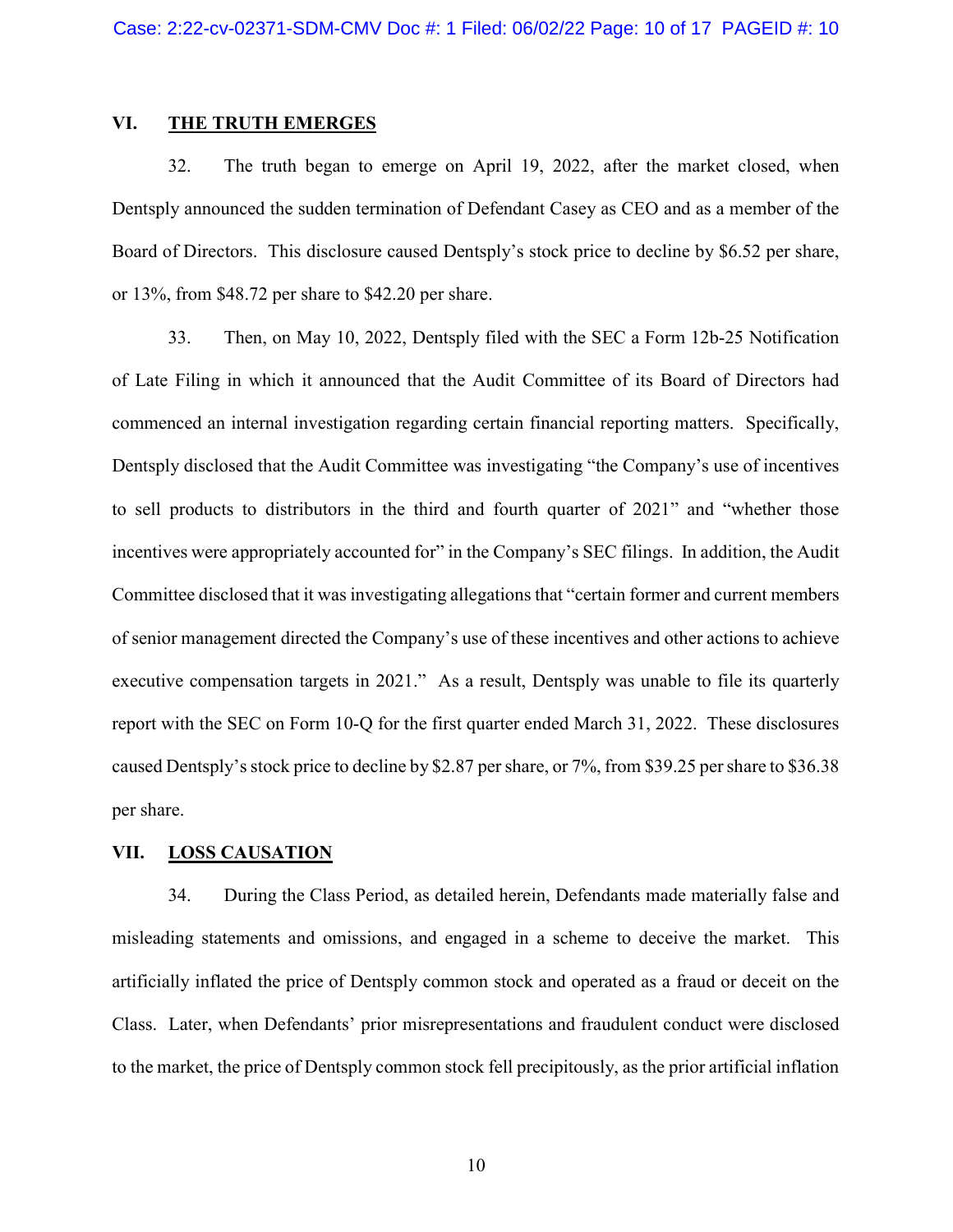came out of the price over time. As a result of their purchases of Dentsply common stock during the Class Period, Plaintiff and other members of the Class suffered economic loss, i.e., damages, under the federal securities laws

#### VIII. CLASS ACTION ALLEGATIONS

35. Plaintiff brings this action as a class action pursuant to Rule 23 of the Federal Rules of Civil Procedure on behalf of all persons or entities who purchased or otherwise acquired Dentsply common stock during the Class Period (the "Class"). Excluded from the Class are Defendants and their families, directors, and officers of Dentsply and their families and affiliates.

36. The members of the Class are so numerous that joinder of all members is impracticable. The disposition of their claims in a class action will provide substantial benefits to the parties and the Court. As of February 21, 2022, there were approximately 217 million shares of Dentsply common stock outstanding, owned by hundreds or thousands of investors.

37. There is a well-defined community of interest in the questions of law and fact involved in this case. Questions of law and fact common to the members of the Class which predominate over questions which may affect individual Class members include:

- A. Whether Defendants violated the Exchange Act;
- B. Whether Defendants omitted and/or misrepresented material facts;
- C. Whether Defendants' statements omitted material facts necessary in order to make the statements made, in light of the circumstances under which they were made, not misleading;
- D. Whether the Individual Defendants are personally liable for the alleged misrepresentations and omissions described herein;
- E. Whether Defendants knew or recklessly disregarded that their statements and/or omissions were false and misleading;
- F. Whether the price of Dentsply's common stock was artificially inflated;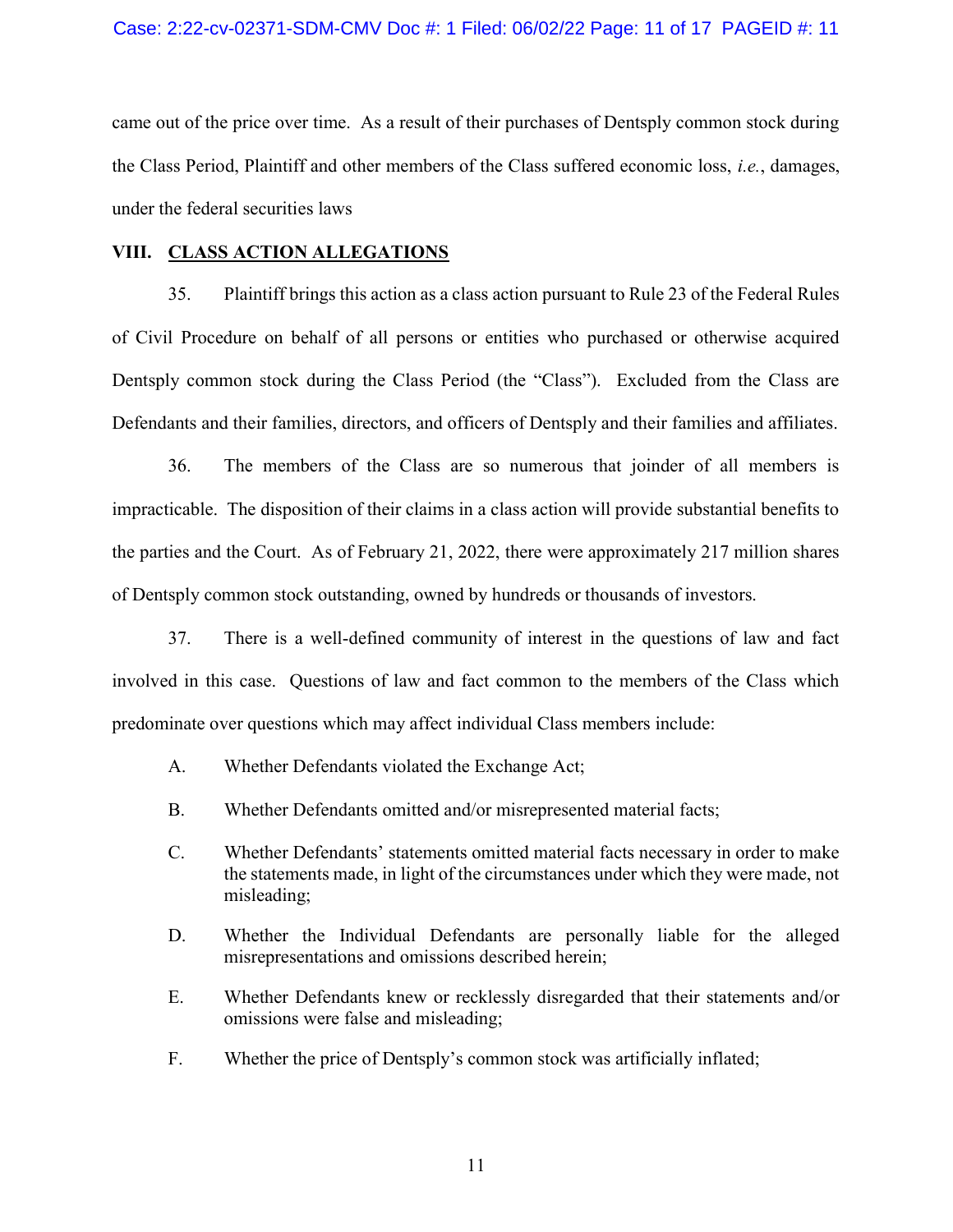- G. Whether Defendants' conduct caused the members of the Class to sustain damages; and
- H. The extent of damage sustained by Class members and the appropriate measure of damages.

38. Plaintiff's claims are typical of those of the Class because Plaintiff and the Class sustained damages from Defendants' wrongful conduct.

39. Plaintiff will fairly and adequately protect the interests of the Class and has retained counsel experienced in class action securities litigation. Plaintiff has no interests which conflict with those of the Class.

40. A class action is superior to other available methods for the fair and efficient adjudication of this controversy. Joinder of all Class members is impracticable.

### IX. INAPPLICABILITY OF STATUTORY SAFE HARBOR

41. Dentsply's "Safe Harbor" warnings accompanying its forward-looking statements issued during the Class Period were ineffective to shield those statements from liability.

42. Defendants are also liable for any false or misleading forward-looking statements pleaded herein because, at the time each such statement was made, the speaker knew the statement was false or misleading and the statement was authorized and/or approved by an executive officer of Dentsply who knew that the statement was false. None of the historic or present tense statements made by Defendants were assumptions underlying or relating to any plan, projection, or statement of future economic performance, as they were not stated to be such assumptions underlying or relating to any projection or statement of future economic performance when made, nor were any of the projections or forecasts made by Defendants expressly related to, or stated to be dependent on, those historic or present tense statements when made.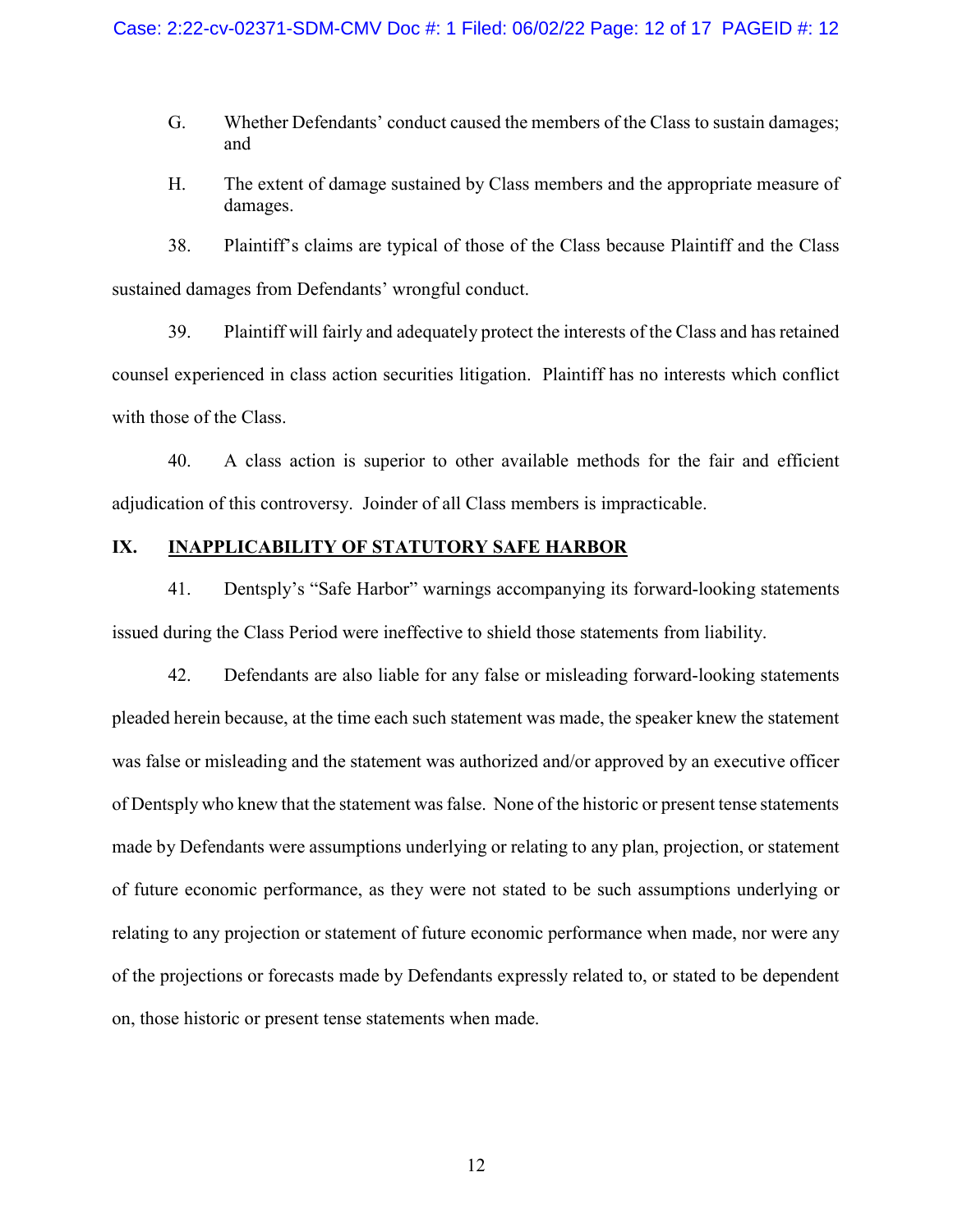# X. PRESUMPTION OF RELIANCE

43. At all relevant times, the market for Dentsply's common stock was an efficient

market for the following reasons, among others:

- A. Dentsply common stock met the requirements for listing, and was listed and actively traded on NASDAQ, a highly efficient and automated market;
- B. As a regulated issuer, Dentsply filed periodic public reports with the SEC and NASDAQ;
- C. Dentsply regularly and publicly communicated with investors via established market communication mechanisms, including through regular disseminations of press releases on the national circuits of major newswire services and through other wide-ranging public disclosures, such as communications with the financial press and other similar reporting services; and
- D. Dentsply was followed by several securities analysts employed by major brokerage firm(s) who wrote reports which were distributed to the sales force and certain customers of their respective brokerage firm(s). Each of these reports was publicly available and entered the public marketplace.
- 44. As a result of the foregoing, the market for Dentsply common stock promptly

digested current information regarding Dentsply from all publicly available sources and reflected such information in the price of Dentsply common stock. Under these circumstances, all purchasers of Dentsply common stock during the Class Period suffered similar injury through their purchase of Dentsply common stock at artificially inflated prices and the presumption of reliance applies.

45. A Class-wide presumption of reliance is also appropriate in this action under the Supreme Court's holding in Affiliated Ute Citizens of Utah v. United States, 406 U.S. 128 (1972), because the Class's claims are grounded on Defendants' material omissions. Because this action involves Defendants' failure to disclose material adverse information regarding Dentsply's business and operations—information that Defendants were obligated to disclose—positive proof of reliance is not a prerequisite to recovery. All that is necessary is that the facts withheld be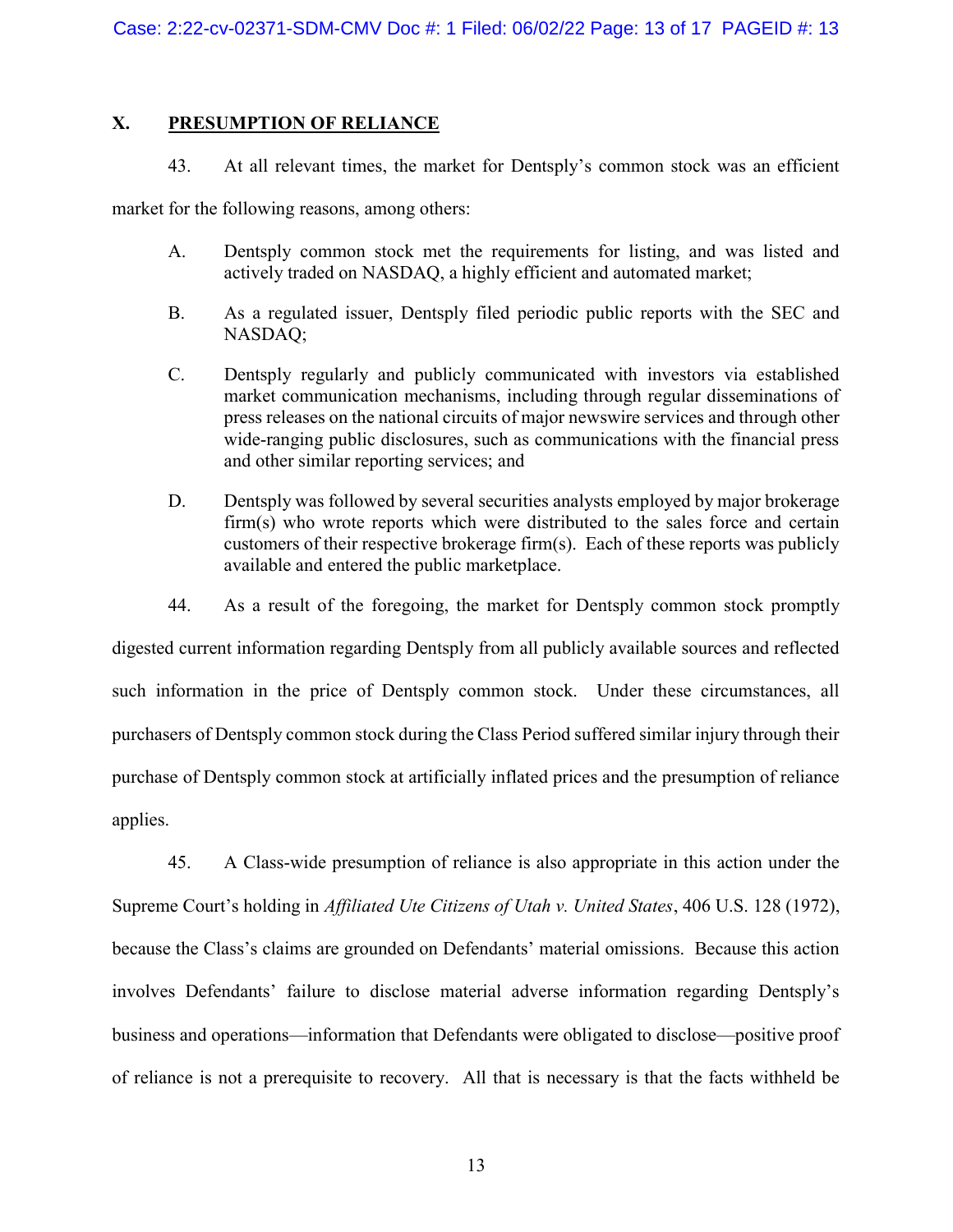material in the sense that a reasonable investor might have considered them important in making investment decisions. Given the importance of the Company's financial results, and Defendants' multi-million-dollar compensation awards that were driven by the Company's revenue and earnings results, as set forth above, that requirement is satisfied here.

#### XI. CLAIMS FOR RELIEF UNDER THE EXCHANGE ACT

#### COUNT I

### For Violations of Section 10(b) of the Exchange Act and Rule 10b-5 Against All Defendants

46. Plaintiff repeats and realleges each and every allegation contained above as if fully set forth herein.

47. During the Class Period, the Defendants carried out a plan, scheme, and course of conduct which was intended to and, throughout the Class Period, did: (i) deceive the investing public, including Plaintiff and other Class members, as alleged herein; and (ii) cause Plaintiff and other members of the Class to purchase Dentsply common stock at artificially inflated prices.

48. Defendants (i) employed devices, schemes, and artifices to defraud; (ii) made untrue statements of material fact and/or omitted to state material facts necessary to make the statements not misleading; and (iii) engaged in acts, practices, and a course of business which operated as a fraud and deceit upon the purchasers of the Company's common stock in an effort to maintain artificially high market prices for Dentsply common stock in violation of Section 10(b) of the Exchange Act and Rule 10b-5, promulgated thereunder.

49. Defendants, individually and in concert, directly and indirectly, by the use, means, or instrumentalities of interstate commerce, and/or of the mails, engaged and participated in a continuous course of conduct to conceal adverse material information about the Company's financial well-being, operations, and prospects.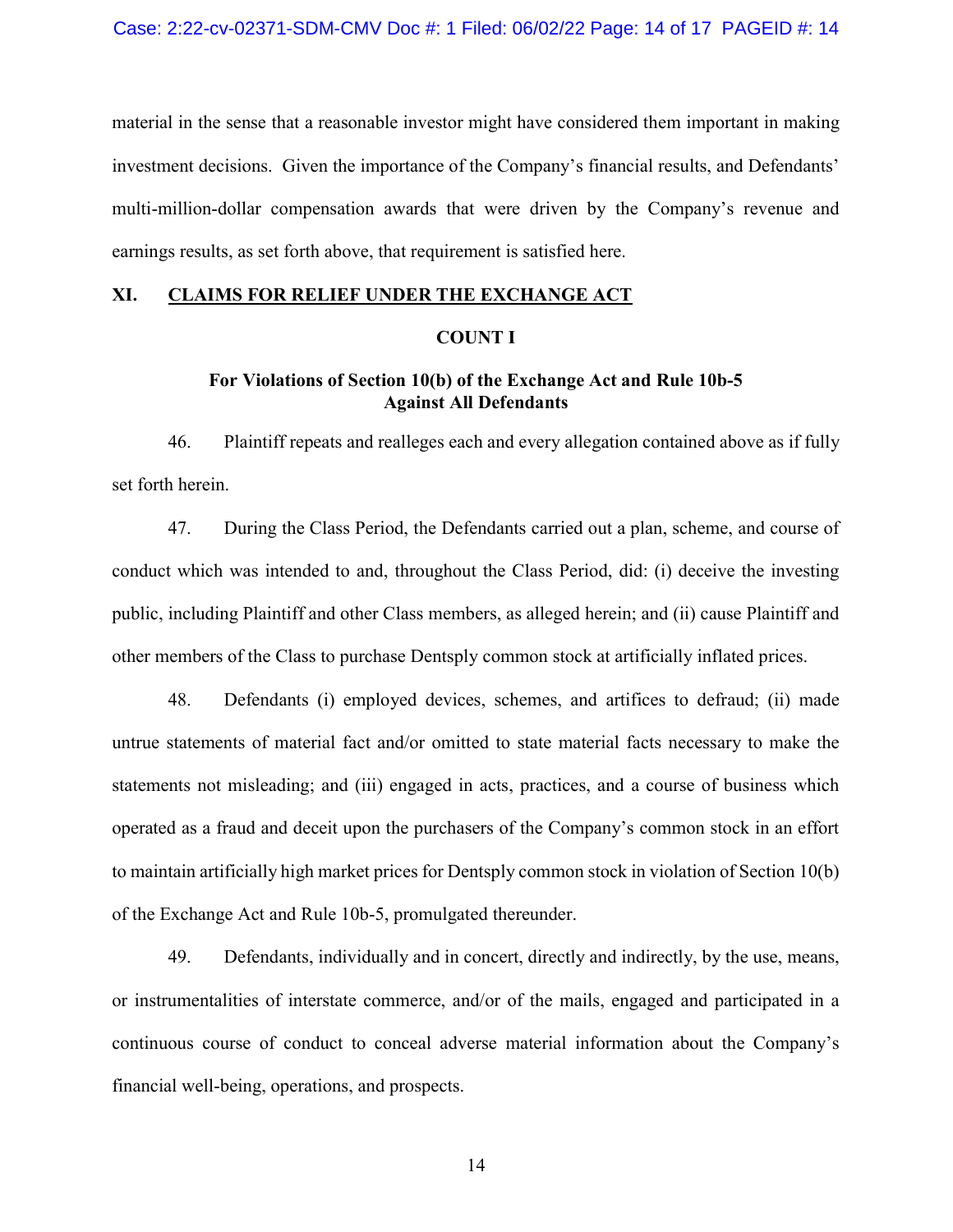#### Case: 2:22-cv-02371-SDM-CMV Doc #: 1 Filed: 06/02/22 Page: 15 of 17 PAGEID #: 15

50. During the Class Period, Defendants made the false statements specified above, which they knew or recklessly disregarded to be false and misleading in that they contained misrepresentations and failed to disclose material facts necessary in order to make the statements made, in light of the circumstances under which they were made, not misleading.

51. Defendants had actual knowledge of the misrepresentations and omissions of material fact set forth herein, or recklessly disregarded the true facts that were available to them. Defendants engaged in this misconduct to conceal Dentsply's true condition from the investing public and to support the artificially inflated prices of the Company's common stock.

52. Plaintiff and the Class have suffered damages in that, in reliance on the integrity of the market, they paid artificially inflated prices for Dentsply common stock. Plaintiff and the Class would not have purchased Dentsply common stock at the prices they paid, or at all, had they been aware that the market prices for Dentsply common stock had been artificially inflated by Defendants' fraudulent course of conduct.

53. As a direct and proximate result of Defendants' wrongful conduct, Plaintiff and the other members of the Class suffered damages in connection with their respective purchases of the Company's common stock during the Class Period.

54. By virtue of the foregoing, Defendants violated Section 10(b) of the Exchange Act and Rule 10b-5, promulgated thereunder.

#### COUNT II

### For Violations of Section 20(a) of the Exchange Act Against the Individual Defendants

55. Plaintiff repeats, incorporates, and realleges each and every allegation set forth above as if fully set forth herein.